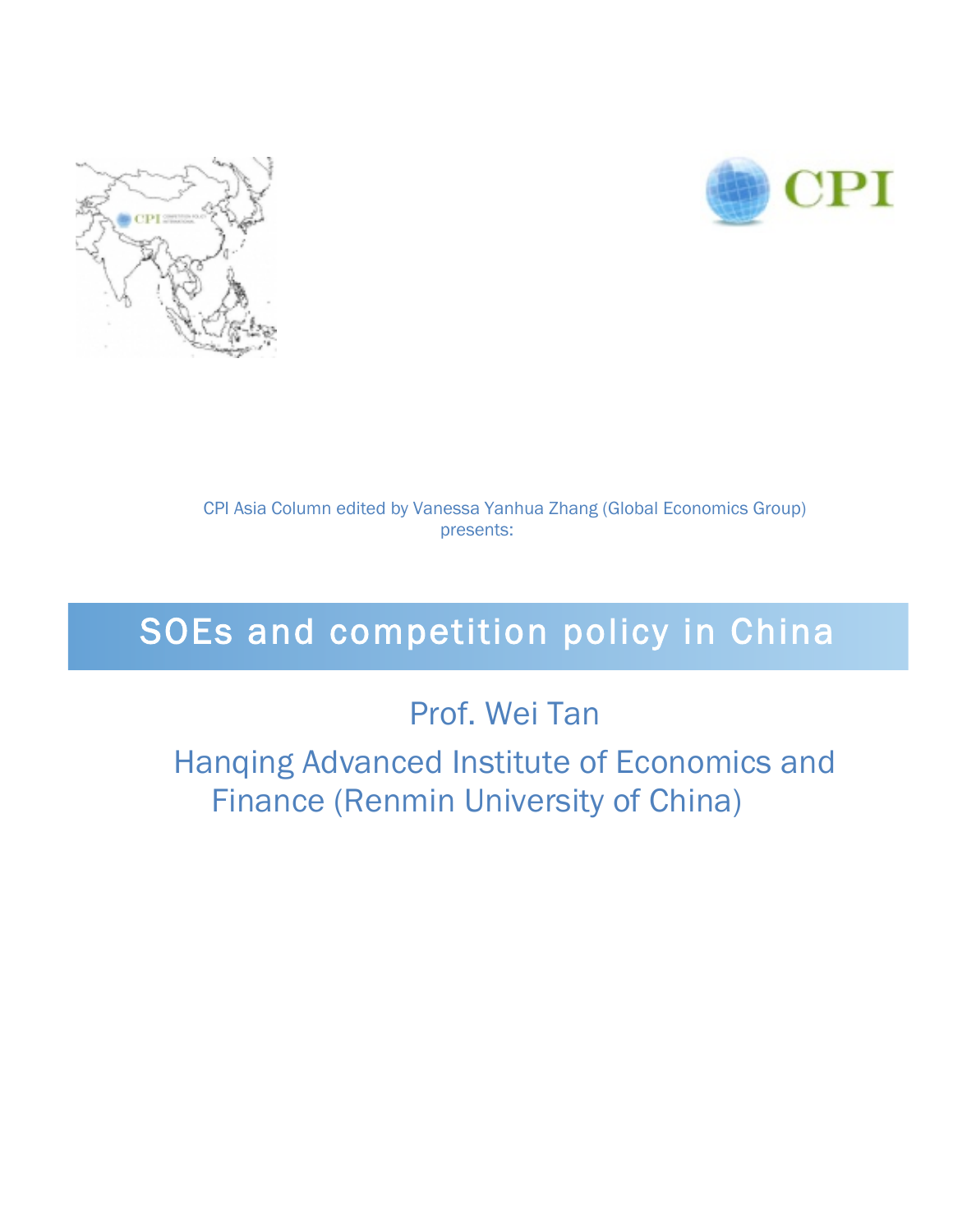Since China's Anti-Monopoly Laws ("AML") bill passed in 2008, competition policy in China is thoroughly analyzed by antitrust practitioners around the world. The rulings by the Chinese antitrust enforcement agencies are often compared with rulings by competition authorities in developed economies. These comparisons may not properly take into account the major distinction of the Chinese economy. Namely, China's economy is still in the transition from a planned economy to a market economy. As such, state owned enterprises ("SOEs") play a much bigger role in China than in developed economies.

Given the important role played by the SOEs, Article Seven of AML provides that:

"*With respect to the industries controlled by the State-owned economy and concerning the lifeline of national economy and national security or the industries implementing exclusive operation and sales according to law, the state protects the lawful business operations conducted by the business operators therein. The state also lawfully regulates and controls their business operations and the prices of their commodities and services so as to safeguard the interests of consumers and promote technical progresses.*" In addition, Article Seven of AML stipulates that "*The business operators as mentioned above shall lawfully operate, be honest and faithful, be strictly selfdisciplined, accept social supervision, shall not damage the interests of consumers by virtue of their dominant or exclusive positions*."

Article Seven of China's AML has received considerable amount of criticism as it does not clearly stipulate which are those industries concerning the lifeline of the national economy and national security. While SOEs dominate in these industries, SOEs are also active in many arguably nonstrategic industries, such as real estate development.

This paper examines the SOEs and their effect on China's competition policy and projects future relations between SOEs and antitrust policy in China.

#### I. BACKGROUND

 

Among the major economies in the world, the Chinese economy is the only one that is still in transition from a centrally-planned economy to a market economy. A unique feature of this transitional economy is the overwhelming presence of SOEs. Different levels of government supervise SOEs. The largest SOEs, such as the three big oil companies (Sinopec, China National Petroleum, and China National Offshore Oil), are under the supervision of the State-owned Assets Supervision and Administration Commission (SASAC), whereas the large state owned financial companies, such as the four major national banks (Industrial and Commercial Bank of China, China Construction Bank, Agricultural Bank of China, and Bank of China), are regulated by the China Banking Regulatory Commission.

SOEs are dominant in many strategic industries such as banking, insurance, telecom, transportation infrastructure, oil and gas, and utilities. Table 1 presents statistics of Fortune Global 500 companies in China in 2012. Among the 73 Chinese firms listed on the Fortune Global 500, only five firms are privately owned companies and the highest rank by a private company is 242. On the other hand, 68 SOEs are included in the Fortune Global 500 ranking, among which, 43 SOEs are administered by the SASAC. 1

<sup>1</sup> See SASAC press release at http://www.sasac.gov.cn/n1180/n14200459/n14669156/index.html (in Chinese).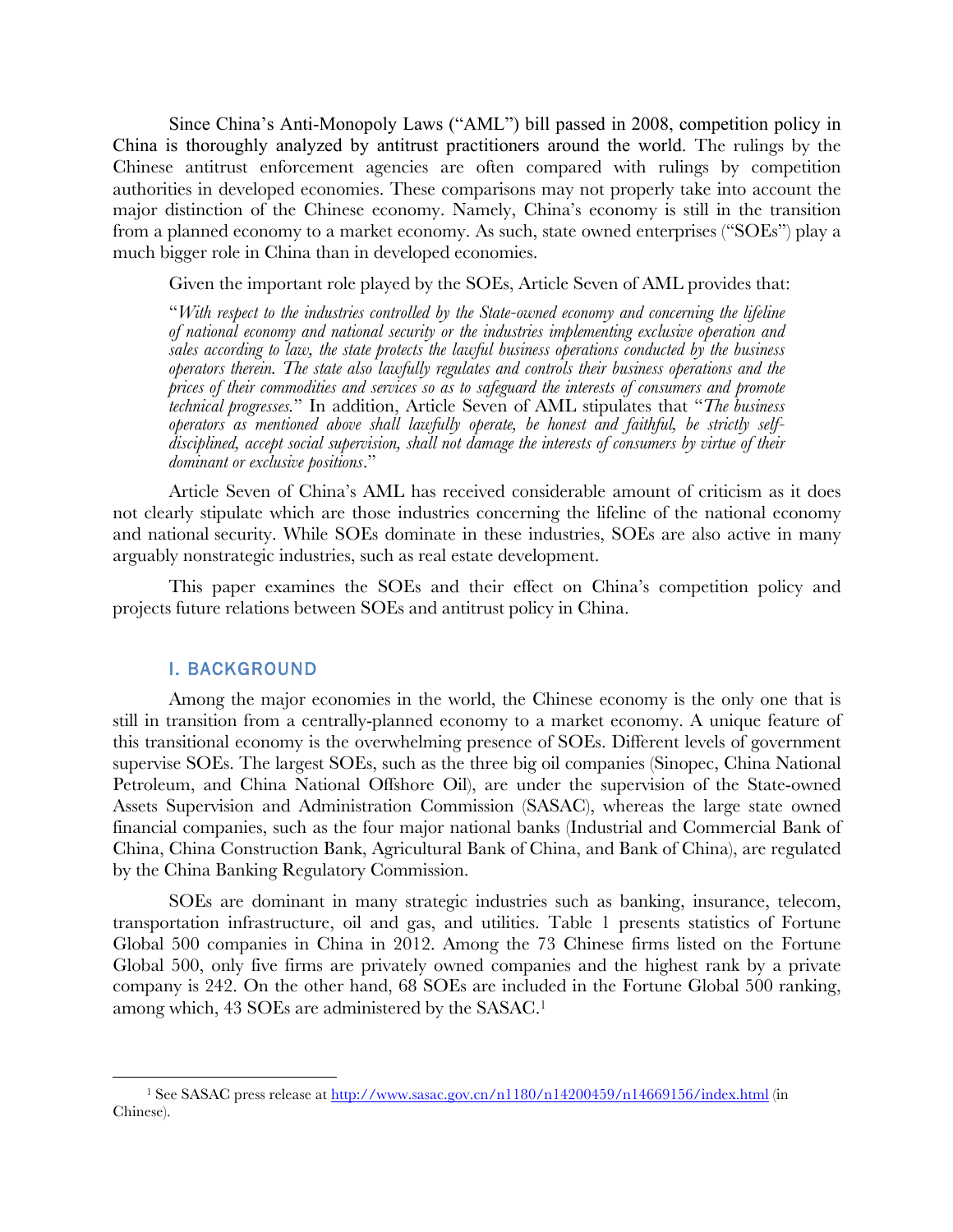|                            | Number | Highest rank |
|----------------------------|--------|--------------|
| <b>SOEs</b>                | 68     |              |
| Under supervision by SASAC | 43     | .5           |
| Private                    | 5      | 242          |
| Total                      | 73     |              |

Table 1: Statistics of Fortune Global 500 Companies in China in 2012

Sources: Fortune magazine's 2012 Global 500.

http://money.cnn.com/magazines/fortune/global500/

Table 2 presents the statistics of Top 500 Enterprises in China in 2012. SOEs account for 310 and private companies account for 190 in the ranking. SOEs not only dominate in terms of quantity, but also in size. The top 30 companies are all SOEs. In addition, SOEs are very active in merger and acquisition (M&A) activities. 110 SOEs in the ranking conducted 918 M&A activities, while 44 private companies conducted 193 M&A activities. SOEs accounted for 86 percent of the 1111 reported M&A activities among the top 500 Enterprises in China.

Number Top Rank Merger and Acquisition SOEs 310 1 918 Private 190 32 193 Total 500 1111

Table 2: Statistics of 2012 Enterprise Top 500 in China

Source: 2012 Enterprise Top 500 in China. http://www.cec-ceda.org.cn/more\_new.php?sid=6

Despite its dominant position in the market, and its active role in M&A, very few SOEs are being challenged by the three main AML enforcement agencies, namely Ministry of Commerce ("MOFCOM"), the National Development and Reform Commission ("NDRC"), and the State Administration for Industry and Commerce ("SAIC") since the inceptions of AML in China. For example, MOFCOM has issued a number of rulings regarding M&A, but only one restriction involved an SOE (e.g. GE/ Shenhua case).2

A number of reasons explain this inactivity by the AML enforcement agencies against SOEs. First, Article Seven of the AML provides SOEs with certain legal protections. For example, if a SOE operates in an industry concerning the lifeline of national economy and national security, it cannot be investigated by AML agencies. At this moment, there is no clear definition of strategically important industries in the AML statute.

Second, SOEs have a very deep connection with various levels of government agencies. These deep political connections make it harder for AML enforcement agencies to prosecute anticompetitive practices by SOEs.

 

<sup>2</sup> See MOFCOM press release at http://fldj.mofcom.gov.cn/ztxx/ztxx.html (in Chinese).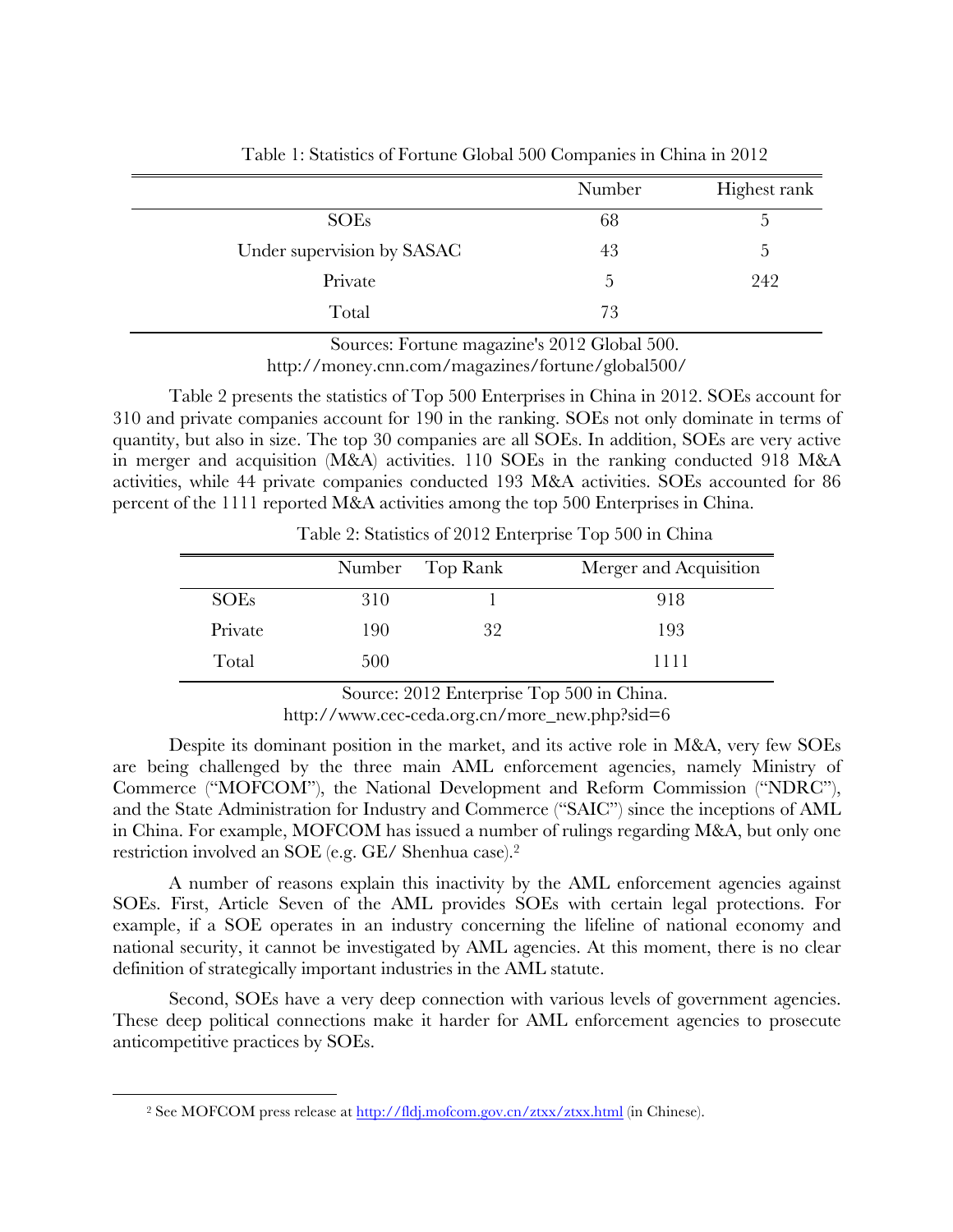Third, the executives of large SOEs are at the vice minister level in the Chinese bureaucratic system, which ranks SOEs above the AML enforcement agencies, such as MOFCOM's antimonopoly bureau. Chinese political culture makes it therefore very difficult for a lower ranked agency to prosecute a higher ranked agency.

#### II. New Developments

Several recent developments indicate a changing attitude towards SOEs by the AML enforcement agencies. The first widely reported antimonopoly case against an SOE in November 2011, the investigations against China Telecom and China Unicom over suspected pricediscriminations in the broadband market, resulted in an announcement by the two companies that they would increase broadband speeds and reduce service charges, in order to settle the investigations by NRDC. <sup>3</sup> These recent developments are encouraging, because it seems that SOEs are under scrutiny by AML enforcement agencies. These changes are mainly driven by the following crucial transformations.

First, the Chinese government recognizes that SOEs need to improve efficiencies in order to improve the overall efficiency in the economy. As China is moving away from a low income country to a medium income country, future growth in the economy will need to come from efficiency gains, rather than from further increases in capital and labor inputs. Thus, improving efficiencies at the SOEs level is critical to sustaining future growth. The main objective of the AML is to increase efficiencies in the economy by promoting competition. Therefore, the government has incentives to use AML to increase competition in the market and to improve the efficiency of SOEs.

Second, public opinion plays an important and increasing role in government decisionmaking. For example, the investigation by NDRC is prompted by public dissatisfaction with SOEs monopoly in the telecom market, which results in poor service quality and higher prices.

Third, competition between SOEs may lead to increasing roles by AML enforcement agencies in the future. Although, SOEs are all state owned, the management of SOEs enjoy considerable and exercisable power. In addition, SOEs are under supervision by different levels of the government. Hence, competition between SOEs can be very intense sometimes. AML enforcement agencies will therefore face growing demand in the future from competing SOEs to maintain a level of competitiveness.

Fourth, competition from private and foreign owned firms in China will influence how AML agencies handle SOEs. Private and foreign owned companies are the fastest growing sectors in China. Both private and foreign owned companies have recognized the power of AML in order to protect their own interest.

Fifth, as SOEs become multinational companies, SOEs face examination by competition authorities from other jurisdiction. As part of SOEs growth strategies, more and more SOEs adopt a "go abroad" policy by investing in developed economies around the world. The expansion of SOEs in developed economies will bring SOEs under supervision by foreign competition authorities. For example, the European Union Competition Commission carefully

 

<sup>3</sup> See press release at China Telecom website: http://www.chinatelecom.com.cn/news/02/t20111202\_80346.html